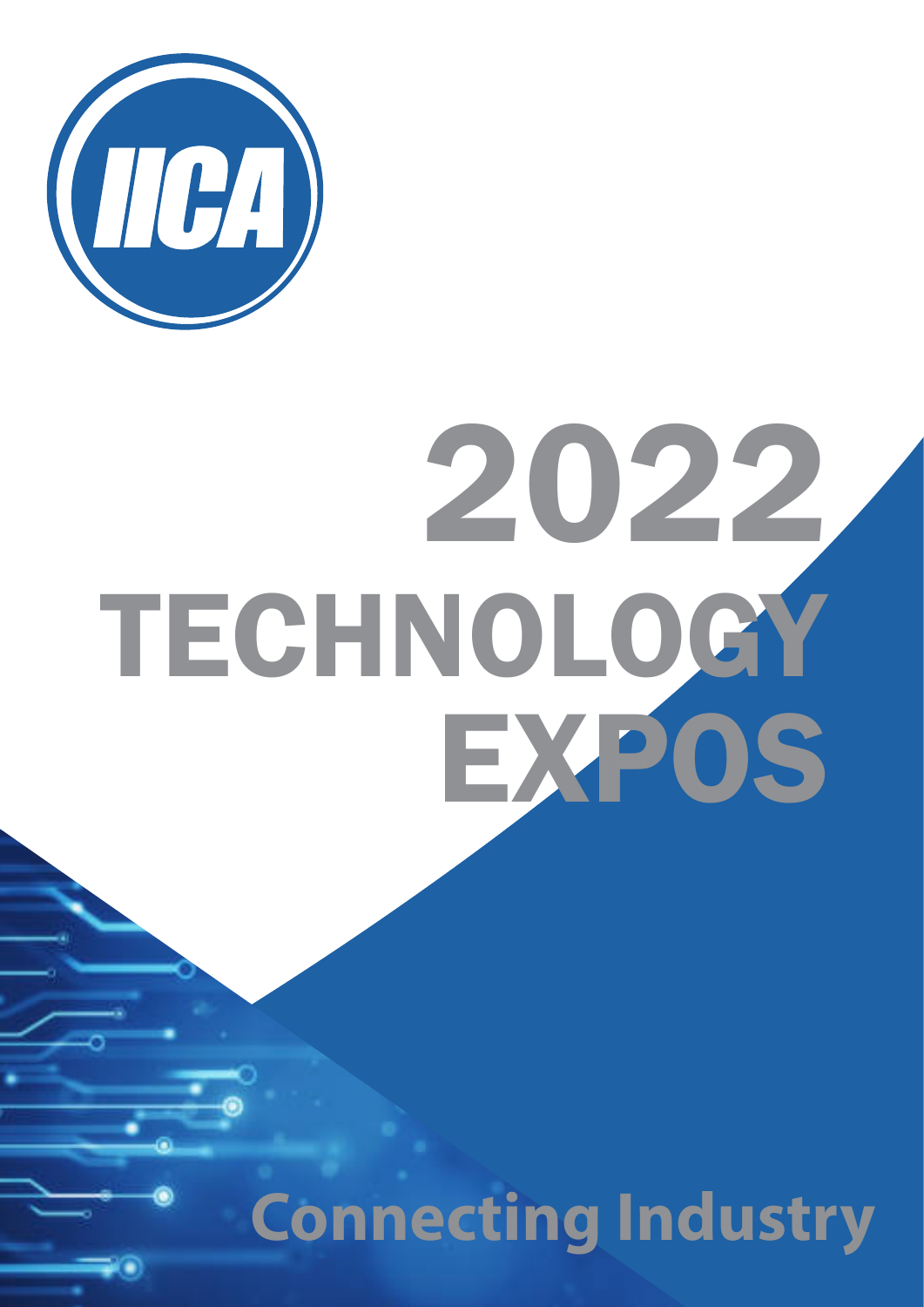

# IICA 2022 TECHNOLOGY EXPO PACKAGE

The Institute of Instrumentation, Control and Automation (IICA) is pleased to provide you with the details of our 2022 Technology Expo Program.

The IICA has increased our profile in the market and we are seeing some fantastic results with record attendances and new exhibitors. Over 1600 visitors attended the 16 Technology Expos held in 2018, with even greater results in 2019. The Perth Expo in 2021 saw a record amount of attendees. We are looking forward to an exciting year in 2022.

#### **We are a community, our network is important**

The IICA has faced a variety of challenges over the past 77 years, and our recent growth has meant we were in a very strong position when COVID-19 changed the world we live in. Due to the dynamic situation with respect to COVID-19, we are monitoring the situation closely. We will be guided by the advice and requirements of State and Local Government Authorities. We will continue to update everyone in the lead up to all Expos to ensure everyone is aware of any changes or requirements that may concern them. Our main focus is the health and safety of all IICA staff, exhibitors and visitors, and as such we have made decisions based on this in 2020/2021.

With your continued support, **together we can make 2022 a great year for our industry.**

**Many IICA Technology Expos sell out,** we encourage you to choose one or more of the Technology Expos contained in this package. Submit your booking form early to ensure that your booking is secured and avoid disappointment. **Bookings will be processed in order of receipt.** 

#### **Early Bird Discount**

Book and pay in full by **31 January 2022** to make significant savings. If you are not claiming the early bird discount, please submit your booking form as soon as possible, so that your spot can be secured. A tax invoice will be provided, with payment due eight weeks prior to each Technology Expo.

**PLEASE NOTE - if you are claiming the IICA Member rate, then your 2022 Membership fee needs to be paid at the time of booking. A Membership tax invoice will be issued when your booking form is received.**

#### **Technology Expo Benefits**

- Low cost opportunity to exhibit your products
- Run across Australia, including regional areas
- Company marketing exposure
- Attendee contacts provided (subject to attendee's permission)
- Clothed table measuring approx. 1.8m x .6m (varies between venues)
- Exhibitor lunch provided



We look forward to working with your organisation as an Exhibitor in partnership with the IICA in 2022!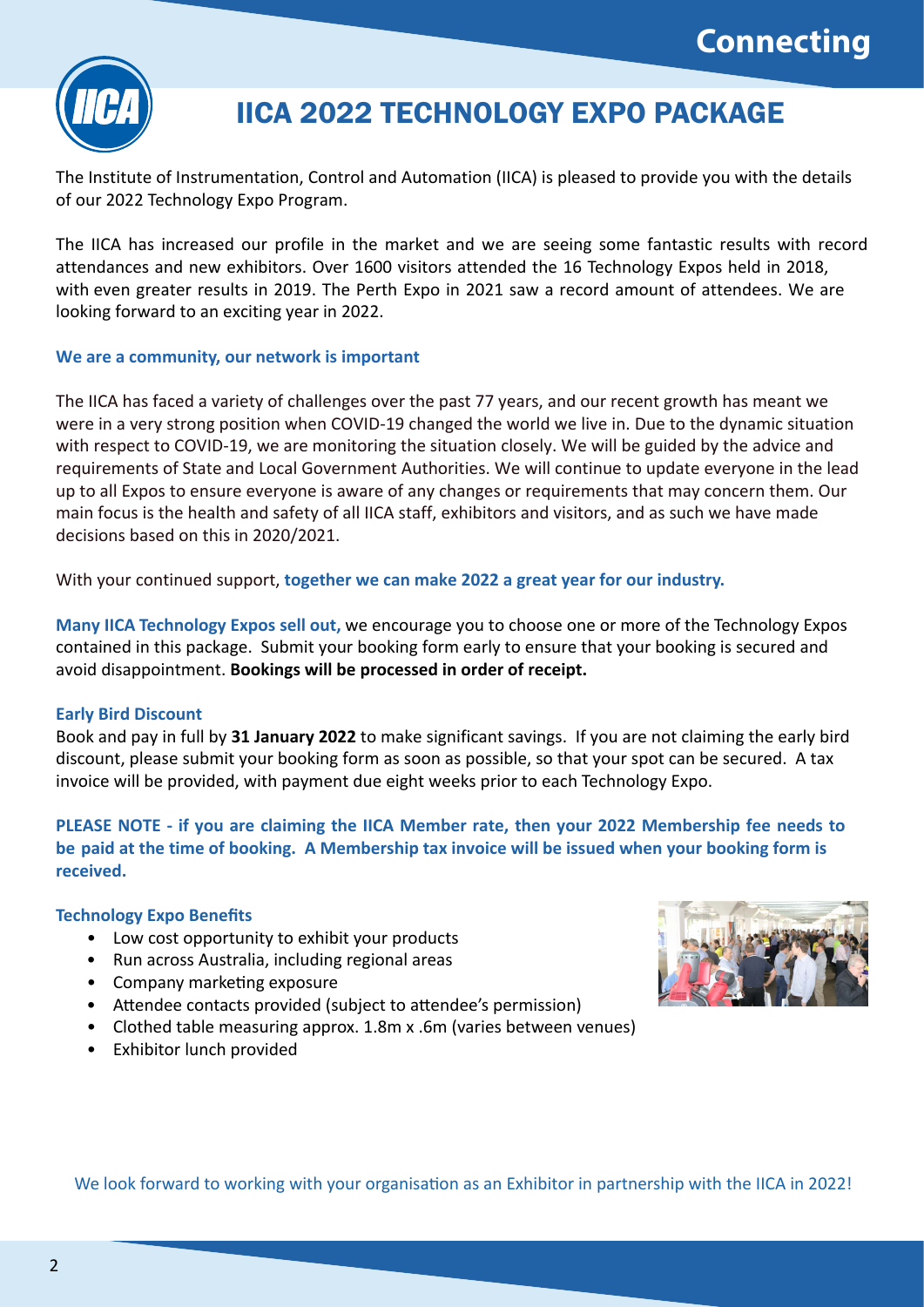# **Industry**

# MAXIMISE YOUR PRESENCE



## **Sponsorship**

- **• Only 10** Sponsorships available per Technology Expo
- Sponsorships only available to IICA Corporate Members
- Reserved Prime table position
- Company logo on flyers, publications and social media
- Opportunity to hand out promotional items in official IICA show bags
- Company banner at reception
- Prize draw Optional (Sponsor provides prize)

## Technology Expo Pricing

|                          | <b>Table Only</b> | <b>Sponsor</b><br>(including table) |
|--------------------------|-------------------|-------------------------------------|
| Corporate Member         | \$750             | \$1,250                             |
| <b>Individual Member</b> | \$800             | N/A                                 |
| Non Member               | \$950             | N/A                                 |

## Early Bird Discount Applies if Paid in Full by 31 January 2022

|                   | <b>Individual Members</b> | <b>Corporate Members</b> |
|-------------------|---------------------------|--------------------------|
| $3 - 5$ bookings  | 5%                        | 7.5%                     |
| 6 - 8 bookings    | 7.5%                      | 10%                      |
| $9 - 11$ bookings | 10%                       | 12.5%                    |
| $12+$ bookings    | 12.5%                     | 15%                      |

## Membership Fees

| Individual | Corporate Level 1    | Corporate Level 2     | Corporate Level 3 |
|------------|----------------------|-----------------------|-------------------|
|            | (up to 10 employees) | $(11 - 50$ employees) | (50+ employees)   |
| \$195      | \$450                | \$850                 | \$1,200           |

#### **EXHIBITORS CONDITION OF ENTRY:**

**Exhibitors to use only allocated table/space paid for. All display items, Exhibition equipment/Marketing to keep within the allocated table/ space area only. IICA reserves the right to request changes to any set up that does not meet with these requirements.**

For information on IICA Membership please visit **www.iica.org.au** and click on Membership & Corporate Members

All pricing includes GST